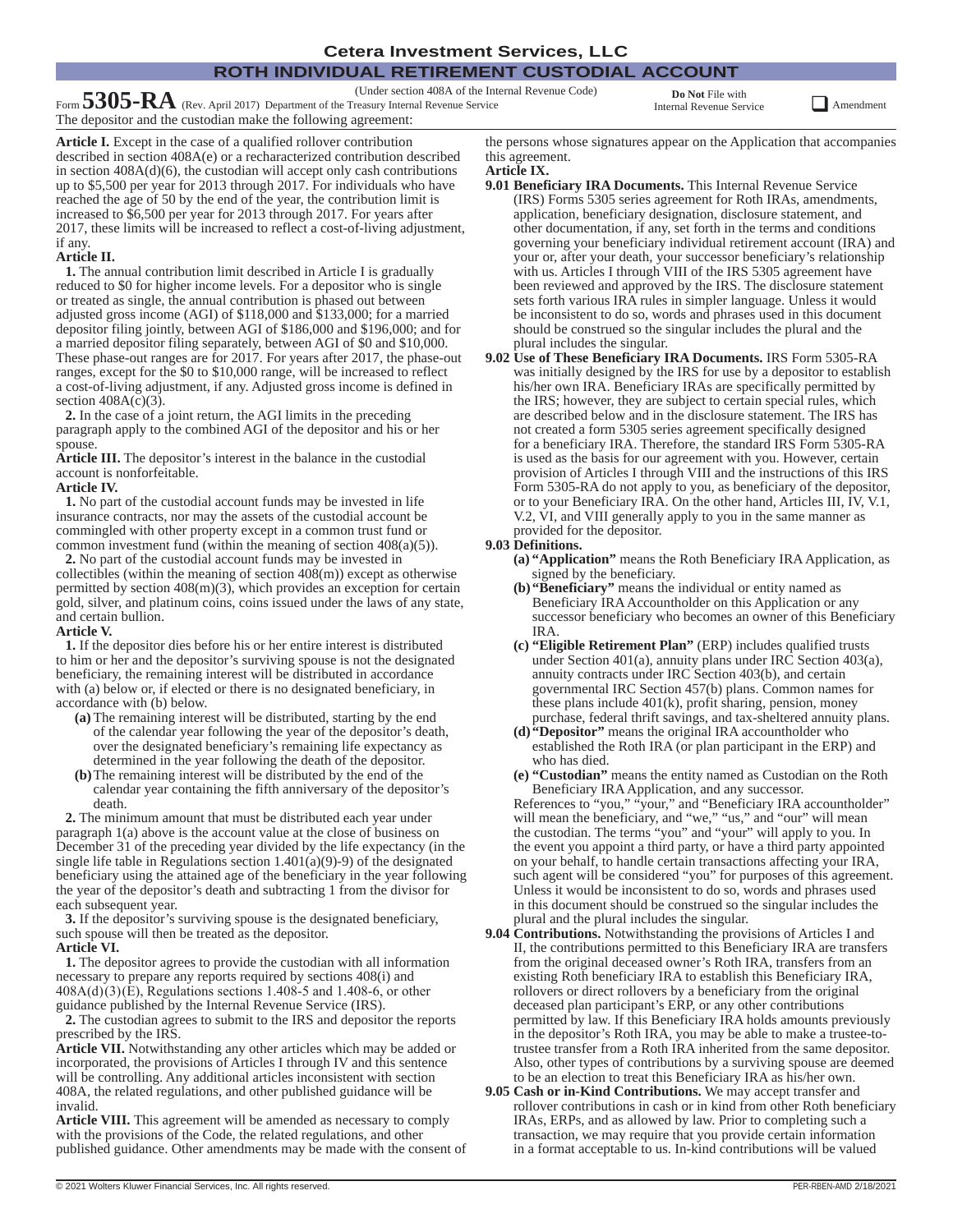according to our policies and procedures at the time of the contribution.

#### **9.06 Investment of Roth Beneficiary IRA Assets.**

This Roth beneficiary IRA is being offered in conjunction with broker-dealers affiliated with us. The investment services and options are provided by those affiliated broker-dealers. Your investment account will be held by Pershing, LLC.

Your broker-dealer will provide you with information regarding the self-directed investment options available to you, including non-deposit investments such as annuities, mutual funds, stocks, bonds and government, municipal and U.S. Treasury securities. Deposit investments may also be available, including savings, share and/or money market accounts, and certificates of deposit. These investments are subject to investment risks, including possible loss of the principal amount invested.

Contributions will be invested by your broker-dealer in accordance with your instructions. If you fail to provide instructions, we will either return the contribution to your employer or hold all or part of it. We are not responsible for any losses you may incur by failing to provide appropriate investment directions to your broker-dealer. Your investments will generally be registered in our name or in Pershing or its nominee's name for the benefit of your Roth beneficiary IRA.

Based on our policies and those of your broker-dealer, we may allow you to delegate investment responsibility to your agent. You are solely responsible for the actions of your agent, as neither we nor your broker-dealer will monitor your agent's actions. We are not responsible for the suitability of your investments.

Certain investment fees may be charged to your Roth beneficiary IRA and cannot be paid by you. In those instances, we, your brokerdealer and/or Pershing may liquidate your investments to pay these fees and expenses, federal tax levies or other assessments on your Roth beneficiary IRA. If you do not give us, your broker-dealer or Pershing direction regarding which investments to liquidate, the investments to liquidate will be chosen by us, your broker-dealer or Pershing.

**9.07 Distributions.** Withdrawal requests must be in a format acceptable to us, and/or on forms provided by us. We may require you, or your successor beneficiary after your death, to elect a distribution reason, provide documentation, and provide a proper tax identification number before we process a distribution. Distributions will generally be in cash or in kind based on our policies. In-kind distributions will be valued according to our policies at the time of the distribution.

Required minimum distributions (RMDs) will be based on Internal Revenue Code (IRC) Section 401(a)(9)(B) with the exception of the "at-least-as-rapidly" rule in Section  $401(a)(9)(B)(i)$ , Treasury Regulation Sections 1.401(a)(9), 1.408A-6, and 1.408-8, additional IRS guidance, and our then current policies and procedures. The RMD regulations are described within the Disclosure Statement. In the event you, or your successor beneficiary after your death, fail to take an RMD, we may do nothing, distribute your entire Beneficiary IRA balance, or distribute an amount based on our calculation.

You are ultimately responsible for determining your beneficiary RMD as well as for the consequences of taking more or less than the required amount. We may choose to estimate your beneficiary RMD; however, we are not required to provide you with such an estimate. If we provide you with an estimated RMD, we will do so based on divisors we assume to be correct. Because the ultimate responsibility for calculating the RMD is yours, we recommend you seek guidance from your tax or legal professional regarding your RMD calculation and the taxation of distributions.

- **9.08 Successor Beneficiary Designations.** If we allow successor beneficiary designations, the beneficiary of your Beneficiary IRA will be the person or persons listed on the Application as successor beneficiaries (or other beneficiary designation form approved by us) and received by us prior to your death. If no successor beneficiary survives you (or if no valid successor beneficiary designation is on file with us), your successor beneficiary will be your estate.
- **9.09 Amendments.** We may amend your Beneficiary IRA in any respect and at any time, including retroactively, to comply with applicable laws governing retirement plans and the corresponding regulations. Any other amendments shall require your consent, by action or no action, and will be preceded by written notice to you. Unless otherwise required, you are deemed to automatically consent to an amendment, which means that your written approval is not required for the amendment to apply to the Beneficiary IRA. In

certain instances the governing law or our policies may require us to secure your written consent before an amendment can be applied to the Beneficiary IRA. If you want to withhold your consent to an amendment, you must provide us with a written objection within 30 days of the receipt date of the amendment.

- **9.10 Notice and Delivery.** Any notice mailed to you will be deemed delivered and received by you, five days after the postmark date. This fifth day following the postmark is the receipt date. Notices will be mailed to the last address we have in our records. You are responsible for ensuring that we have your proper mailing address. Upon your consent, we may provide you with notice in a delivery format other than by mail. Such formats may include various electronic deliveries. Any notice, including terminations, transfers, or change in personal information mailed to us will be deemed delivered when actually received by us based on our ordinary business practices. All notices must be in writing unless our policies and procedures provide for oral notices.
- **9.11 Additional Provisions.** Additional provisions may be attached to, and made a part of, this agreement by either party. The provisions must be in writing, agreed to by us, and in a format acceptable to us.
- **9.12 Disqualifying Provisions.** Any provision of this agreement that would disqualify the Beneficiary IRA will be disregarded to the extent necessary to maintain the account as a beneficiary IRA.
- **9.13 Interpretation.** If any question arises as to the meaning of any provision of this agreement, then we shall be authorized to interpret any such provision, and our interpretation will be binding upon all parties.
- **9.14 Applicable Laws.** This agreement will be construed and interpreted in accordance with the laws of, and venued in, our state of domicile.
- **9.15 Representations and Indemnity.** You represent that any information you and/or your agents provide to us is accurate and complete, and that your actions comply with this agreement and applicable laws governing retirement plans. You understand that we will rely on the information provided by you, and that we have no duty to inquire about or investigate such information. We are not responsible for any losses or expenses that may result from your information, direction, or actions, including your failure to act. You agree to hold us harmless, to indemnify, and to defend us against any and all actions or claims arising from, and liabilities and losses incurred by reason of your information, direction, or actions. Additionally, you represent that it is your responsibility to seek the guidance of a tax or legal professional for your Beneficiary IRA issues.

We are not responsible for determining whether any contribution or distribution complies with this agreement and/or the federal laws governing retirement plans. We are not responsible for any taxes, judgments, penalties or expenses incurred in connection with your Beneficiary IRA, or any losses that are a result of events beyond our control. We have no responsibility to process transactions until after we have received appropriate direction and documentation, and we have had a reasonable opportunity to process the transactions. We are not responsible for interpreting or directing successor beneficiary designations or divisions, including separate accounting, available beneficiary distribution options, court orders, penalty exception determinations, qualified trust determinations, or other similar situations.

- **9.16 Our Fees and Expenses.** We may charge reasonable fees and are entitled to reimbursement for any expenses we incur in establishing and maintaining your Beneficiary IRA. We may change the fees at any time by providing you with notice of such changes. We will provide you with fee disclosures and policies. We may deduct fees directly from your Beneficiary IRA assets or bill you separately. Additionally, we have the right to liquidate your Beneficiary IRA assets to pay such fees and expenses. If you do not direct us on the liquidation, we will liquidate the assets of our choice and will not be responsible for any losses or claims that may arise out of the liquidation.
- **9.17 Reports and Records.** We will maintain the records necessary for IRS reporting on this Beneficiary IRA. Required reports will be provided to you, or your successor beneficiary after your death, and the IRS. If you believe that your report is inaccurate or incomplete you must notify us in writing within 30 days following the receipt date. Your investments may require additional state and federal reporting.
- **9.18 Termination.** You may terminate this agreement without our consent by providing us with a written notice of termination. A termination and the resulting distribution or transfer will be processed and completed as soon as administratively feasible following the receipt of proper notice. At the time of termination we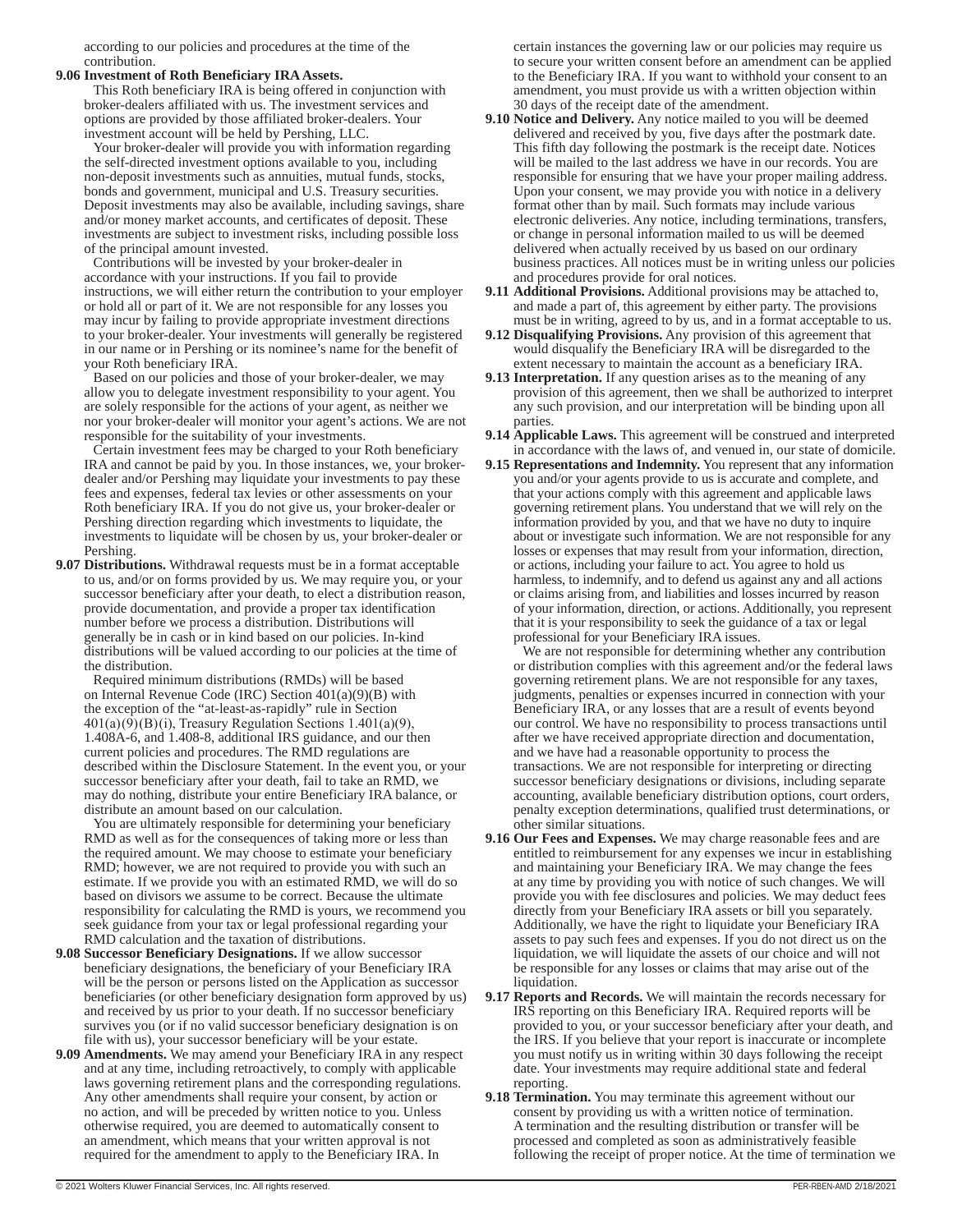may retain the sum necessary to cover any fees and expenses, taxes, or investment penalties.

- **9.19 Our Resignation.** We can resign at any time by providing you with 30 days written notice prior to the resignation date, or within five days of our receipt of your written objection to an amendment. In the event you materially breach this agreement, we can terminate this agreement by providing you with five days prior written notice. Upon our resignation, you must appoint a qualified successor custodian or trustee. Your Beneficiary IRA assets will be transferred to the successor custodian or trustee once we have received appropriate direction. Transfers will be completed within a reasonable time following our resignation notice and the payment of your remaining IRA fees or expenses. At the time of our resignation we may retain the sum necessary to cover any fees and expenses, taxes, or investment penalties. We reserve the right to retain IRA assets to pay any remaining fees or expenses. If you fail to provide us with acceptable transfer direction within 30 days from the date of the notice, we can transfer the assets to a successor custodian or trustee of our choice, distribute the assets to you in kind, or liquidate the assets and distribute them to you in cash.
- **9.20 Successor Organization.** If we merge with, purchase, or are acquired by, another organization, such organization, if qualified, may automatically become the successor custodian or trustee of your Beneficiary IRA.
- **9.21 Arbitration Clause. THIS AGREEMENT CONTAINS A PREDISPUTE ARBITRATION CLAUSE. BY SIGNING AN ARBITRATION AGREEMENT THE PARTIES AGREE AS FOLLOWS:**
- (A) ALL PARTIES TO THIS AGREEMENT ARE GIVING UP THE RIGHT TO SUE EACH OTHER IN COURT, INCLUDING THE RIGHT TO A TRIAL BY JURY, EXCEPT AS PROVIDED BY THE RULES OF THE ARBITRATION FORUM IN WHICH A CLAIM IS FILED.
- (B) ARBITRATION AWARDS ARE GENERALLY FINAL AND BINDING; A PARTY'S ABILITY TO HAVE A COURT REVERSE OR MODIFY AN ARBITRATION AWARD IS VERY LIMITED.
- (C) THE ABILITY OF THE PARTIES TO OBTAIN DOCUMENTS, WITNESS STATEMENTS AND OTHER DISCOVERY IS GENERALLY MORE LIMITED IN ARBITRATION THAN IN COURT PROCEEDINGS.
- (D) THE ARBITRATORS DO NOT HAVE TO EXPLAIN THE REASON(S) FOR THEIR AWARD UNLESS, IN AN ELIGIBLE CASE, A JOINT REQUEST FOR AN EXPLAINED DECISION HAS BEEN SUBMITTED BY ALL PARTIES TO THE PANEL AT LEAST 2O DAYS PRIOR TO THE FIRST SCHEDULED HEARING DATE.
- (E) THE PANEL OF ARBITRATORS WILL TYPICALLY INCLUDE A MINORITY OF ARBITRATORS WHO WERE OR ARE AFFILIATED WITH THE SECURITIES INDUSTRY.
- (F) THE RULES OF SOME ARBITRATION FORUMS MAY IMPOSE TIME LIMITS FOR BRINGING A CLAIM IN ARBITRATION. IN SOME CASES, A CLAIM THAT IS INELIGIBLE FOR ARBITRATION MAY BE BROUGHT IN COURT.
- (G) THE RULES OF THE ARBITRATION FORUM IN WHICH THE CLAIM IS FILED, AND ANY AMENDMENTS THERETO, SHALL BE INCORPORATED INTO THIS AGREEMENT. YOU AGREE THAT ANY DISPUTE BETWEEN YOU AND US ARISING OUT OF THIS AGREEMENT SHALL BE SUBMITTED TO ARBITRATION CONDUCTED UNDER THE THEN APPLICABLE PROVISIONS OF THE CODE OF ARBITRATION PROCEDURE OF FINRA. ARBITRATION MUST BE COMMENCED WITHIN THE APPLICABLE STATUTE OF LIMITATIONS. THE ARBITRATION AWARD SHALL BE FINAL AND JUDGMENT MAY BE ENTERED ON THE AWARD IN ANY COURT, STATE OR FEDERAL, HAVING JURISDICTION.

NO PERSON SHALL BRING A PUTATIVE OR CERTIFIED CLASS ACTION TO ARBITRATION, NOR SEEK TO ENFORCE ANY PRE-DISPUTE ARBITRATION AGREEMENT AGAINST ANY PERSON WHO HAS INITIATED IN COURT A PUTATIVE CLASS ACTION; OR WHO IS A MEMBER OF A PUTATIVE CLASS WHO HAS NOT OPTED OUT OF THE CLASS WITH RESPECT TO ANY CLAIMS ENCOMPASSED BY THE PUTATIVE CLASS ACTION UNTIL: (I) THE CLASS CERTIFICATION IS DENIED; OR (II) THE CLASS IS DECERTIFIED; OR (III) THE CUSTOMER IS EXCLUDED FROM THE CLASS BY THE COURT. SUCH FORBEARANCE TO ENFORCE AN AGREEMENT TO ARBITRATE SHALL NOT CONSTITUTE A WAIVER OF ANY RIGHTS UNDER THIS AGREEMENT EXCEPT TO THE EXTENT STATED HEREIN.

**Beneficiary IRAs are permitted by the IRS; however, they are subject to certain rules, which are described above and in the disclosure statement. The IRS has not created a form 5305 series agreement specifically designed for a beneficiary IRA. Therefore, the standard IRS Form 5305-RA is used as the basis for our agreement with you. However, certain provisions of Articles I through VIII and the instructions of this IRS Form 5305-RA do not apply to you, as beneficiary of the depositor, or to your Beneficiary IRA.** 

#### **IRS FORM 5305-RA INSTRUCTIONS (Rev. 4-2017)**

# **General Instructions**

Section references are to the Internal Revenue Code unless otherwise noted.

#### **Purpose of Form**

Form 5305-RA is a model custodial account agreement Form 5305-RA is a model custodial account agreement that meets the requirements of section 408A. However, only Articles I through VIII have been reviewed by the IRS. A Roth individual retirement account (Roth IRA) is established after the form is fully executed by both the individual (depositor) and the custodian This account must be created in the United States for the exclusive benefit of the depositor and his or her beneficiaries.

**Do not** file Form 5305-RA with the IRS. Instead, keep it with your records.

Unlike contributions to traditional individual retirement arrangements, contributions to a Roth IRA are not deductible from the depositor's gross income; and distributions after 5 years that are made when the depositor is 591 /2 years of age or older or on account of death, disability, or the purchase of a home by a first-time homebuyer (limited to \$10,000),

are not includible in gross income. For more information on Roth IRAs, including the required disclosures the custodian must give the depositor, see **Pub. 590-A,** Contributions to Individual Retirement Arrangements (IRAs), and **Pub 590-B,** Distributions from Individual Retirement Arrangements (IRAs).

#### **Definitions**

**Custodian.** The custodian must be a bank or savings and loan association, as defined in section 408(n), or any person who has the approval of the IRS to act as custodian. **Depositor.** The depositor is the person who

establishes the custodial account.

# **Specific Instructions**

**Article I.** The depositor may be subject to a 6% tax on excess contributions if **(1)** contributions to other individual retirement arrangements of the depositor have been made for the same tax year, **(2)** the depositor's adjusted gross income exceeds the applicable limits in Article II for the tax year, or **(3)** the depositor's and spouse's compensation is less than the amount contributed by or on behalf of them for the tax year.

**Article V.** This article describes how distributions will be made from the Roth IRA after the depositor's death. Elections made pursuant to this article should be reviewed periodically to ensure they correspond to the depositor's intent. Under paragraph 3 of Article V, the depositor's spouse is treated as the owner of the Roth IRA upon the death of the depositor, rather than as the beneficiary. If the spouse is to be treated as the beneficiary, and not the owner, an overriding provision should be added to Article IX.

**Article IX.** Article IX and any that follow it may incorporate additional provisions that are agreed to by the depositor and custodian to complete the agreement. They may include, for example, definitions, investment powers, voting rights, exculpatory provisions, amendment and termination, removal of the custodian, custodian's fees, state law requirements, beginning date of distributions, accepting only cash, treatment of excess contributions, prohibited transactions with the depositor, etc. Attach additional pages if necessary.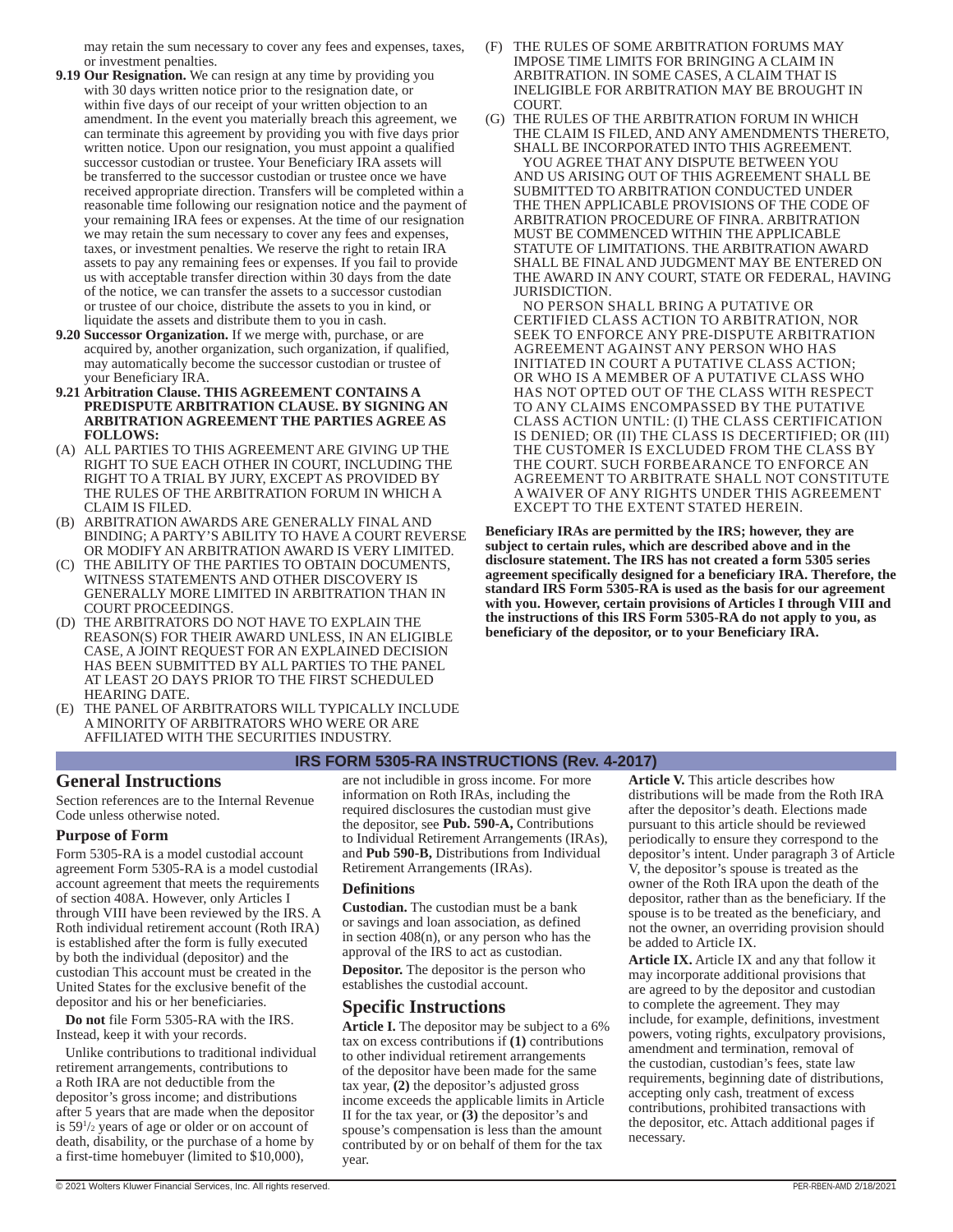#### **ROTH BENEFICIARY IRA DISCLOSURE STATEMENT**

**Right to Revoke Your Beneficiary IRA.** You may have the right to revoke this individual retirement account (IRA) within seven days of receiving this Disclosure Statement. If you revoke your Beneficiary IRA, we will return your entire IRA contribution without any adjustment for items such as sales commissions, administrative expenses, or fluctuation in market value. You do not have the right to revoke upon amendment of this agreement.

You may revoke your Beneficiary IRA by providing us with written notice. The revocation notice may be mailed by first-class mail, or hand delivered to us. If your notice is mailed by first-class, postage pre-paid mail, the revocation will be deemed mailed on the date of the postmark. (Note that the assets you receive from us upon revocation of this Beneficiary IRA will not be eligible to be rolled over or deposited into any other beneficiary IRA, but instead will be reported as a distribution to you and may be subject to taxation.)

If you have any questions or concerns regarding the revocation of your Beneficiary IRA, please call or write to us. Our telephone number, address, and contact name, to be used for communications, can be found on the application that accompanies this Disclosure Statement and Internal Revenue Service (IRS) Forms 5305 series agreement.

**Right to Disclaim.** You may disclaim your interest in this Beneficiary IRA subject to the following requirements. To be eligible to disclaim, you must be a natural person of legal age and under no other legal disability and must not have received a distribution of any part of the Beneficiary IRA at the time the disclaimer is received by us (except for the required minimum distribution (RMD) for the year of the decedent's death).

Alternatively, a disclaimer may be executed by (i) your duly-appointed legal guardian or conservator if you are a minor or under other legal disability or (ii) your duly-appointed personal representative.

The disclaimer must be made in writing and must be executed personally by you *(or a duly-appointed legal guardian, conservator or personal representative acting on your behalf)* and acknowledged before a notary public. The disclaimer must state that your entire interest in the Beneficiary IRA is disclaimed or must specify what portion thereof is disclaimed.

To be effective, the disclaimer must be irrevocable and both executed by you and received by us after the date of the depositor's death but not later than nine (9) months after the depositor's death. If you have any questions regarding disclaiming this Beneficiary IRA, please call or write us. It is in your best interest to seek the guidance of a tax or legal professional regarding the consequences of a disclaimer.

**This Disclosure Statement.** This Disclosure Statement provides you, or your successor beneficiaries after your death, with a summary of the rules and regulations governing this Beneficiary IRA.

**Definitions.** The IRS Form 5305 series agreement for Roth IRAs contains a definitions section. The definitions found in such section apply to this agreement. References to "you," "your," and "Beneficiary IRA accountholder" will mean the beneficiary, and "we," "us," and "our" will mean the custodian. In the event you appoint a third party, or have a third party appointed on your behalf to handle certain transactions affecting your Beneficiary IRA, such third party will be considered your agent and, therefore, "you" for purposes of this agreement. "IRA" means, unless otherwise specifically noted, the Roth custodial account established by the beneficiary by signing the Application, pursuant to the terms of the agreement and Application.

**For Additional Guidance.** It is in your best interest to seek the guidance of a tax or legal professional before completing any beneficiary IRA establishment documents. For more information, you can also refer to IRS Publication 590-A, *Contributions to Individual Retirement Arrangements (IRAs)*, IRS Publication 590-B, *Distributions from Individual Retirement Arrangements (IRAs)*, instructions to your federal income tax return, or the IRS's web site at www. irs. gov.

#### **IRA Restrictions and Approval.**

- **1. IRS Form 5305-R or 5305-RA Agreement.** This Disclosure Statement and the IRS Forms 5305 series agreement, amendments, additional provisions, and the Application, set forth the terms and conditions governing your Beneficiary IRA. Such documents are the agreement.
- **2. Individual/Successor Beneficiary Benefit.** This Roth Beneficiary IRA must be for the exclusive benefit of you, and upon your death, your successor beneficiaries. The Beneficiary IRA must be established in your name and not in the name of your beneficiary, living trust, or another party or entity.
- **3. Successor Beneficiary Designation.** If we allow you to name successor beneficiaries, you may complete the appropriate section on the corresponding Beneficiary IRA application (or other beneficiary designation form approved by us) and designate any person(s) as your successor beneficiary to receive your Beneficiary IRA assets upon your death. You may also change or revoke an existing designation in such manner and in accordance with such rules as we prescribe for this purpose. If there is no successor beneficiary designation on file at the time of your death, your Beneficiary IRA assets will be paid to your estate. We may

rely on the latest successor beneficiary designation on file at the time of your death, will be fully protected in doing so, and will have no liability whatsoever to any person making a claim to the Beneficiary IRA assets under a subsequently filed designation or for any other reason.

- **4. IRA Custodian.** An IRA custodian must be a bank, federally insured credit union, savings and loan association, trust company, or other entity, which is approved by the Secretary of the Treasury to act as an IRA custodian.
- **5. Prohibition Against Life Insurance and Commingling.** None of your Beneficiary IRA assets may be invested in life insurance contracts, or commingled with other property, except in a common trust fund or common investment fund.
- **6. Nonforfeitability.** The assets in your Beneficiary IRA are not forfeitable.
- **7. Collectibles.** Generally, none of your Beneficiary IRA assets may be invested in collectibles, including any work of art, rug, or antique, metal or gem, stamp or coin, alcoholic beverage, or any other tangible personal property. If we allow, you may invest your Beneficiary IRA assets in the following coins and bullion: certain gold, silver, and platinum coins minted by the United States; a coin issued under the laws of any state; and any gold, silver, platinum, and palladium bullion of a certain fineness, and only if such coins and bullion are held by us. For additional guidance on collectibles, see Section 408(m) of the Internal Revenue Code (IRC).
- **8. RMD Rules.** Your Beneficiary IRA is subject to the RMD rules summarized in this agreement.
- **9. No Prohibited Transactions.** If you engage in a prohibited transaction, the Beneficiary IRA loses its tax exempt status as of the first day of the year. You must include the fair market value of your Beneficiary IRA as of that first day in your gross income for the year during which the prohibited transaction occurred, and pay all applicable taxes and penalties.
- **10. No Pledging.** If you pledge all or a portion of your Beneficiary IRA as security for a loan, the portion pledged will be treated as a distribution to you, and the taxable portion will be included in gross income and may be subject to the 10 percent early-distribution penalty tax.
- **11. IRS Approval of Form.** This agreement includes an IRS Forms 5305 series agreement. Articles I through VIII of this IRS agreement have been reviewed and approved by the IRS. This approval is not a determination of its merits, and not an endorsement of the investments provided by us, or the operation of the Beneficiary IRA. Article IX of this IRS agreement contains additional contract provisions that have not been reviewed or approved by the IRS.
- **12. State Laws.** State laws may affect your Beneficiary IRA in certain situations, including successor beneficiary designations, agency relationships, unclaimed property, spousal consent, taxes, tax withholding, and reporting.

**Eligibility to Establish a Beneficiary IRA.** You may establish a beneficiary IRA with this agreement to hold amounts received as a direct or successor beneficiary from the Roth IRA or ERP of a depositor.

**Separate Beneficiary IRA Accounts.** You are required to maintain this Beneficiary IRA separate from your own individual IRAs and from any other beneficiary IRAs that you may inherit from other decedents. If you are the surviving spouse of the depositor and the sole beneficiary of the IRA with unlimited rights to withdraw amounts from the IRA, you may elect to treat this IRA as your own IRA or to maintain it as a beneficiary IRA. If you elect to treat it as your own IRA, the rules described in this Disclosure Statement generally will not apply to you, and you will be treated as the IRA owner. A surviving spouse will be deemed to have treated the Beneficiary IRA as his/her own if any contributions other than those allowed are made to the Beneficiary IRA, if any RMD as a beneficiary for a year is not taken, or any RMD from an ERP is rolled over. If you are the surviving spouse of the depositor and you have elected to treat or have been deemed to have treated this Beneficiary IRA as your own, you agree to notify us of such circumstance and we recommend that you execute a new IRA agreement with us. If no such agreement is executed, the provisions of Articles I through VIII of this agreement, the relevant provisions of Article IX of this agreement, and the provisions of IRS Publication 590-A, *Contributions to Individual Retirement Arrangements (IRAs)*, IRS Publication 590-B, *Distributions from Individual Retirement Arrangements (IRAs)*, shall govern your IRA.

**Beneficiary IRA Contributions.** The contributions permitted to this Beneficiary IRA include transfers from the original deceased owner's Roth IRA, transfers from an existing Roth beneficiary IRA to establish this Beneficiary IRA, rollovers by a spouse beneficiary of a deceased plan participant's assets in an ERP (includes designated Roth account assets), direct rollovers by a beneficiary of a deceased plan participant's assets in an ERP, or any other contributions permitted by law. If this Beneficiary IRA holds amounts previously in the depositor's Roth IRA, you may be able to make a trustee-to-trustee transfer from a Roth IRA inherited from the same depositor. **Trustee-to-Trustee Transfers.** A trustee-to-trustee transfer is a transfer of assets from one IRA trustee/custodian to another IRA trustee/custodian,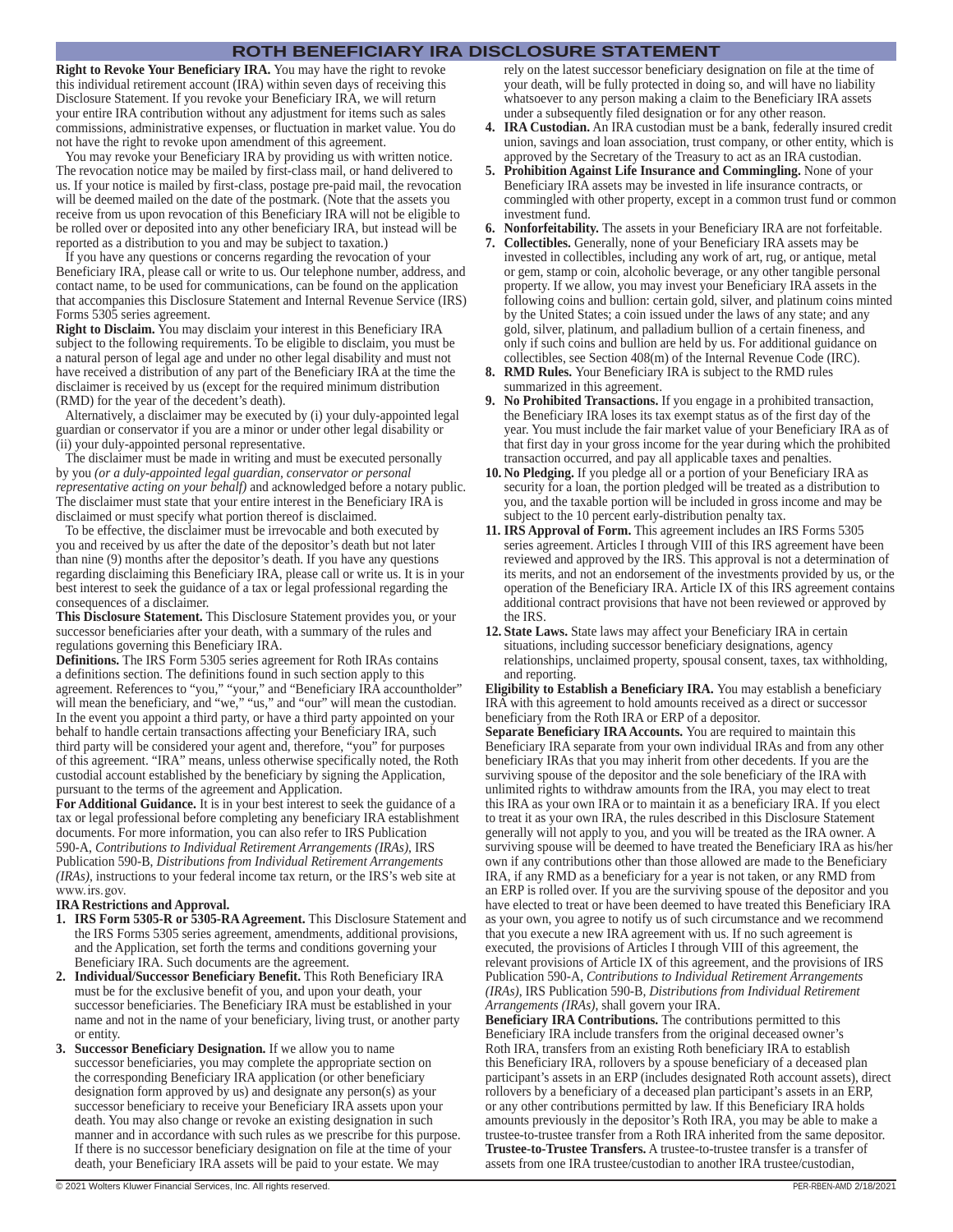without the assets being distributed to you. A trustee-to-trustee transfer means that the IRA assets move from one IRA to another IRA in a manner that prevents you from cashing or liquidating the IRA assets, or even depositing the assets anywhere except in the receiving IRA. Transfers are not taxable or reportable, and the IRS does not impose timing or frequency restrictions on these transfers. You may be required (by us or the other financial organization involved) to complete a transfer authorization form or other documentation prior to transferring your Beneficiary IRA assets. Any trustee-to-trustee transfer will be subject to our policies. We have sole discretion on whether we will accept, and how we will process, movements of assets to and from IRAs. **Rollovers and Direct Rollovers from an ERP.** If certain requirements are met, you as a spouse beneficiary may directly or indirectly roll over assets from an ERP, sponsored by the deceased plan participant's employer into your Roth beneficiary IRA. As a nonspouse beneficiary, you must directly roll such assets. You are responsible for determining if you are eligible to roll over assets, other than designated Roth account assets, to a Roth beneficiary IRA. The plan administrator or employer is responsible for determining the amount of assets in its ERP that is eligible for rollover to the Roth beneficiary IRA, if any.

- **1. ERP.** IRC Section 402(c)(8)(B) defines ERPs. Such plans include qualified trusts under IRC Section 401(a), annuity plans under IRC Section 403(a), annuity contracts under IRC Section  $403(b)$ , and certain governmental IRC Section 457(b) plans.
- **2. Designated Roth Account.** This is an account within an ERP under IRC Sections 401(a), 403(b), or 457(b) that holds Roth contributions and earnings. Roth contributions are made by elective deferral with after-tax dollars or internal plan rollovers.
- **3. Eligible Distribution "Amounts".** Not all distribution "amounts" from an ERP are eligible for rollover to a Roth beneficiary IRA. The most common amounts which are not eligible for rollover include RMDs. The employer determines which assets may not be rolled over and may provide you with an IRC Section 402(f) notice of taxation which explains the tax issues concerning the distribution.
- **4. Direct Rollover.** A direct rollover moves eligible distribution assets from the deceased plan participant's ERP to your Roth beneficiary IRA in a manner that prevents you from cashing or liquidating the plan assets, or even depositing the assets anywhere except in the receiving Roth beneficiary IRA. A direct rollover is reported to the IRS. There are no IRS limitations, such as the 60-day period or one rollover per 1-year period (12-month) rule, on direct rollovers.
- **5. Indirect Rollover and Withholding.** An indirect rollover is available to spouse beneficiaries only and begins with a plan distribution made payable to you as spouse beneficiary. In general, the employer is required to withhold 20 percent on the taxable portion of your eligible distribution as a prepayment of federal income taxes on distributions. You may make up the 20 percent withholding from your own funds at the time you deposit the distribution into this Roth beneficiary IRA. Your distribution is only eligible to be contributed to this Roth beneficiary IRA during the 60 days following your receipt of a plan distribution. Your decision to contribute the assets to the Roth beneficiary IRA as a rollover contribution is irrevocable. The 12-month rule does not apply to rollovers from ERPs. State withholding may apply to eligible distributions. The Secretary of the Treasury may extend the 60-day period for completing rollovers in certain situations such as casualty, disaster, or other events beyond the reasonable control of the individual who is subject to the 60-day period. The IRS also provides for a self-certification procedure (subject to verification by the IRS) that you may use to claim eligibility for an extension with respect to a rollover into an IRA. It provides that we may rely on the certification provided by you in accepting and reporting receipt of a rollover contribution after the 60-day period if we don't have actual knowledge that is contrary to the self-certification.
- **6. Rollover or Direct Rollover Eligibility.** You may roll over (available only to a spouse beneficiary) or directly roll over eligible distribution amounts, including designated Roth account balances, to a Roth beneficiary IRA. These rollover amounts are referred to as "qualified rollover contributions."
- **7. Taxes and Treatment of Qualified Rollover Contributions.** The taxable portion that is rolled over or directly rolled over to a Roth beneficiary IRA is subject to federal income tax. The 10 percent premature-distribution penalty tax does not apply to these taxable amounts. With respect to subsequent distributions from this Roth IRA that are nonqualified distributions, the qualified rollover contribution amount is considered as part of the conversion category for purposes of the ordering rules.
- **8. Rollover or Direct Rollover of Designated Roth Account Assets.** Rollovers (spouse beneficiary only) or direct rollovers of designated Roth account assets to a Roth beneficiary IRA are not taxable. The plan administrator will inform you if the distribution amount from the designated Roth account is qualified or nonqualified. Qualified distributions rolled over from designated Roth accounts are considered regular contributions

for the Roth beneficiary IRA "nonqualified distribution" ordering rules. The earnings portion of nonqualified distributions rolled over from designated Roth accounts is considered earnings for the Roth beneficiary IRA ordering rules while the remainder is considered a regular contribution.

**IRA Distributions.** You, or after your death your successor beneficiary, may take an IRA distribution in cash or in kind based on our policies, at any time. However, your distribution may be subject to income taxes if it is not a qualified distribution.

- **1. Qualified Distribution.** A qualified distribution is a distribution made from a Roth beneficiary IRA after the expiration of the five-year holding period.
- **2. Five-Year Holding Period.** The five-year holding period begins with the earlier of: 1) the first year the depositor made any regular Roth IRA contribution, 2) the first year the depositor made a conversion from a traditional IRA to any Roth IRA, 3) the first year the depositor made a rollover of designated Roth account assets to any Roth IRA, 4) the first year the depositor made a rollover or direct rollover of ERP assets to any Roth IRA, or 5) possibly the first year a beneficiary of a deceased plan participant makes a rollover or direct rollover from an ERP.
- **3. Nonqualified Distributions and the Ordering Rules.** If your distribution is not a qualified distribution, any earnings you withdraw from this Beneficiary IRA will be included in your gross income for federal income tax purposes. The ordering rules for Roth IRAs determine what portion of your distribution will be subject to income taxes. The ordering rules, which take into account all of the depositor's Roth IRAs and possibly assets rolled over from a decedent's ERP, state that the assets will be deemed distributed in the following order by type: 1) regular or annual contributions (or amounts treated as such), 2) conversion contributions (or amounts treated as such), and 3) earnings. All assets within a certain type must be removed before moving on to the next asset type. IRS Form 8606, *Nondeductible IRAs*, has been specifically designed to assist with determining the ordering rules. You must calculate the taxable and nontaxable amount separately for your individual Roth IRAs and for this Beneficiary IRA, as well as any other beneficiary IRAs that you may inherit from other decedents. You must complete IRS Form 8606 each year you take a distribution that is not a qualified distribution and attach the form to your tax return for that year to validate the nontaxable portion of your Beneficiary IRA distributions reported for that year. Due to the complexities that may exist when there are multiple Roth IRAs, you should seek the guidance of your tax or legal professional for assistance in determining the taxable portion of a distribution that is not a qualified distribution.
- **4. Qualified HSA Funding Distribution.** If you are an HSA eligible individual, you may elect to take a qualified HSA funding distribution from your Roth beneficiary IRA to the extent such distribution is contributed to your HSA in a trustee-to-trustee transfer. This amount is aggregated with all other annual HSA contributions and is subject to your annual HSA contribution limit. A qualified HSA funding distribution election is irrevocable and is generally available once in your lifetime. A testing period applies. The testing period for this provision begins with the month of the contribution to your HSA and ends on the last day of the 12th month following such month. If you are not an eligible individual for the entire testing period, unless you die or become disabled, the amount of the distribution made under this provision will be includable in gross income for the tax year of the month you are not an eligible individual, and is subject to a 10 percent penalty tax.
- **5. Qualified Charitable Distributions.** If you have attained age 70½, you may make tax-free distributions directly from your beneficiary IRA to a qualified charitable organization. Tax-free distributions are limited to \$100,000.

**Required Minimum Distributions (RMDs)–Generally.** The law generally requires you to take RMDs from your Roth Beneficiary IRA. The RMD rules that apply to your Roth Beneficiary IRA depend on a number of factors. These factors include whether you are the surviving spouse or a non-spouse beneficiary of a Roth IRA owner or a deceased employer plan participant and the identity of any other beneficiaries. You are responsible for determining which rules apply to your Roth Beneficiary IRA. In addition, the RMD rules are different depending on whether the person you inherited the Roth IRA from died in 2019 or earlier, or whether he/she died in 2020 or later. Importantly, we are not required to calculate your RMD. Regardless of whether we calculate your RMD amount, you should always discuss your RMD calculation and requirements with your tax professional. You may always take more than your RMD amount.

**1. Separate Accounting.** Our policies may permit separate accounting rules to be applied. If there are other beneficiaries, the RMD rules may (if the other requirements are satisfied) be applied using your life expectancy if you establish your own Roth Beneficiary IRA by December 31 of the year following the year in which the Roth IRA owner died. If our policy permits separate accounting, we will apply the separate accounting rules in accordance with Treasury Regulation 1.401(a)(9)-8, Q&A 2 and 3.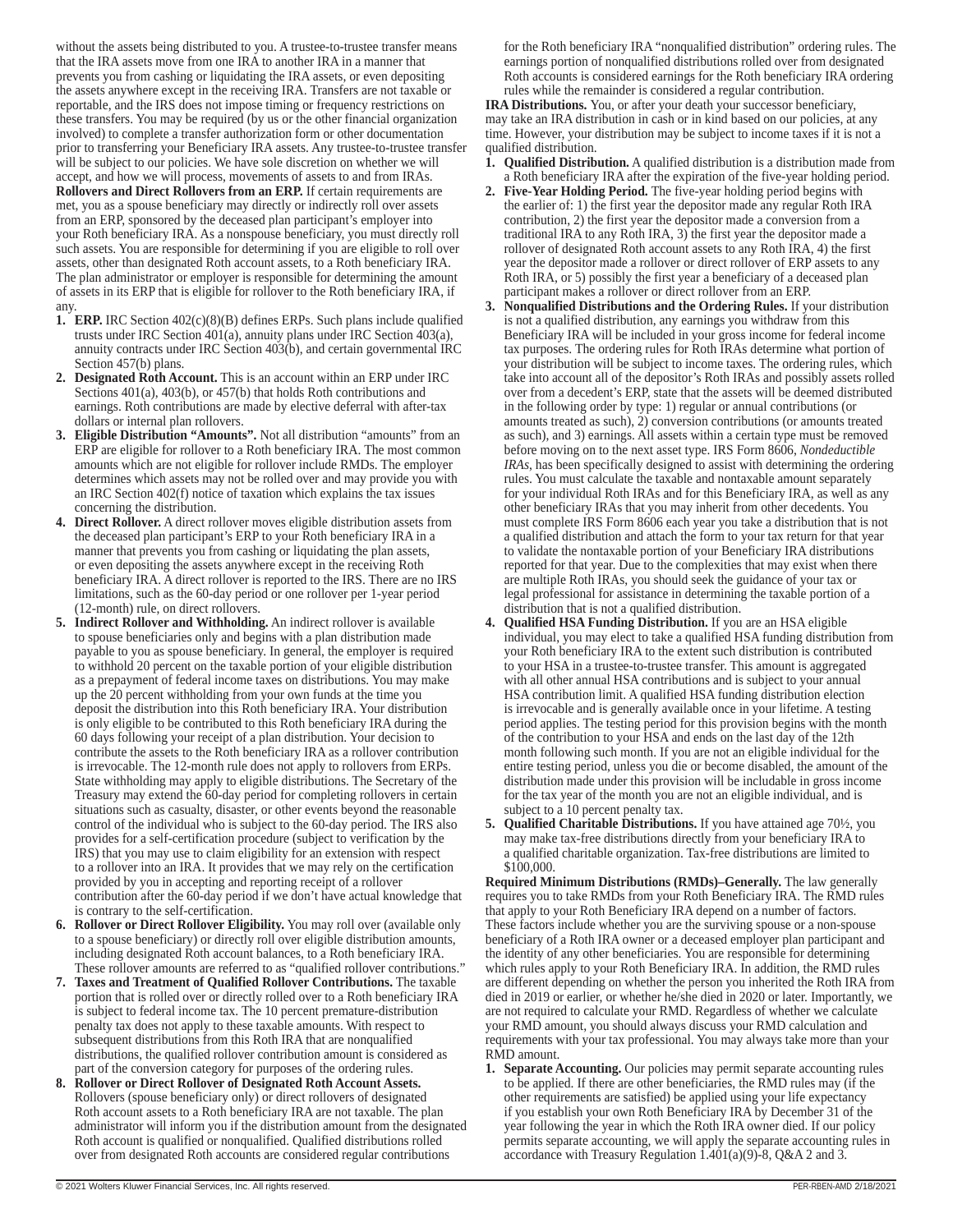- **2. Distributions of Less than the RMD Amount.** Any portion of your RMD that is not distributed to you by its deadline is subject to a 50 percent excess accumulation penalty tax. The IRS may waive this penalty upon your proof of reasonable error and that reasonable steps were taken to correct the error, including remedying the shortfall. You are responsible for reporting the excess accumulation penalty tax and paying it to the IRS, or requesting a waiver of the tax. You can do either by completing IRS Form 5329, *Additional Taxes on Qualified Plans (Including IRAs) and Other Tax-Favored Accounts,* and attaching the form to your federal income tax return.
- **3. Distributions of More than the RMD Amount.** If you take an IRA distribution in a year that is more than the RMD amount, you will not receive credit toward an RMD due in a subsequent year. The additional amount cannot be rolled over unless you are a surviving spouse beneficiary.
- **4. Naming a Successor Beneficiary.** A successor beneficiary named by you, or by default, receives any of your Roth Beneficiary IRA assets that remain after your death. State law or our policy may limit your ability to name a successor beneficiary.
- **5. Year of Death RMD.** You must withdraw your share of any RMD amount that the person you inherited the Roth Beneficiary IRA or employer plan benefit from should have received during the year of his/her death and had not already taken.
- **6. Designated Beneficiary.** A designated beneficiary is generally any individual beneficiary who is named as of the date of death and has an interest in the Roth Beneficiary IRA on the determination date, which is September 30 of the year following the year in which the Roth IRA owner died.
- **7. Beneficiary Determination.** Named beneficiaries who completely distribute their interests in the IRA by the determination date, or who completely disclaim their interests in the Roth IRA under IRC Section 2518, will not be considered when designated beneficiaries are determined. Named beneficiaries who die after the Roth IRA owner's death but before the determination date will still be considered for the sake of determining the distribution period. If any named beneficiary that is not an individual, such as an estate or charity, has an interest in the Roth IRA on the determination date, and separate accounting does not apply, the Roth IRA will be treated as having no designated beneficiary (i.e., not a designated beneficiary).
- **8. Qualifying Trust.** A qualified trust is defined in Treasury Regulation  $1.401(a)(9)$ -4, Q&A 5. If the Roth IRA owner named a qualified trust as his/ her Roth IRA beneficiary, the beneficiaries of the trust are treated as the beneficiaries of the Roth IRA owner for purposes of determining designated beneficiaries as well as for determining any life expectancy or other distribution period available. We may require documentation of qualified trust status. A qualified trust must provide documentation of its beneficiaries to us by October 31 of the year following the year of the grantor's death.

**RMD Rules for a Death that Occurred in 2019 or Earlier.** The following rules apply where the person you inherited the Roth IRA from died in 2019 or earlier. There may be different rules if the person you inherited the Roth IRA from died in 2020 or later. Those rules are described later.

- **1. Generally (2019 or Earlier).** Under the rules for a person who died in 2019 or earlier, the available options depend on whether or not the beneficiary is a designated beneficiary.
- **2. RMD Rules for Designated Beneficiaries.** If you are a designated beneficiary (as defined above) of the IRA, you generally had until December 31 of the year following the IRA owner's year of death to begin RMDs. Exceptions exist for a surviving spouse who is the sole beneficiary of the Roth IRA or for a beneficiary who selects, or defaults to, the fiveyear rule. However, if the year of death was 2019, RMDs must begin by December 31, 2021.
	- **a. Distribution Rules in General.** Roth Beneficiary IRA accountholders use a single life expectancy method to satisfy these RMDs as a general rule unless the five-year rule is elected. The election deadline is generally December 31 of the year following death, however there are exceptions for a spouse beneficiary and a 2019 year of death. If the IRA owner died prior to 2020 (generally in 2019) and your election deadline would have been the end of 2020, you may elect either the five-year rule or the single life expectancy method through December 31, 2021.

The "five-year rule" requires you to completely withdraw your Roth Beneficiary IRA assets by the end of the fifth year following the year in which the Roth IRA owner died. Note that for purposes of determining the five-year period, due to an exception found in the CARES Act, the year 2020 is not counted for this purpose and you essentially have until the end of the sixth year to withdraw the entire Roth IRA balance.

The general rule applies to you if you are a spouse or nonspouse designated beneficiary. If you are a nonspouse designated beneficiary and selected the life expectancy method, the life expectancy divisor

was determined in the year after the Roth IRA owner's death and the number is reduced by one in each subsequent year. If you are a spouse beneficiary, the determination of life expectancy divisors are discussed below. Your annual RMD is determined by dividing the prior year's ending balance by the applicable life expectancy divisor.

**b. Spouse Beneficiaries.** If you are the only beneficiary of the Roth IRA, or if there are multiple beneficiaries and separate accounting applies, and you are the Roth IRA owner's surviving spouse, you may use your age each year to determine the life expectancy divisor for calculating that year's RMD. If you are the only beneficiary, or if there are multiple beneficiaries and separate accounting applies, you, as surviving spouse, can postpone commencement of RMDs until the end of the year in which the Roth IRA owner would have attained age 70½.

If you are the only beneficiary of the IRA, or if there are multiple beneficiaries and separate accounting applies, you can treat your share of the Roth IRA as your own Roth IRA any time after the Roth IRA owner's death. After treating the Roth IRA as your own, the RMD rules do not apply to you. However, the option to treat the Roth Beneficiary IRA as your own is not available if a qualified trust is named as beneficiary of the IRA, even if you are the sole beneficiary of the trust. As a spouse beneficiary, you may take a distribution any time, and rollover amounts in excess of your current year's beneficiary RMD amount.

**3. Named Beneficiary is Not a Designated Beneficiary.** If any beneficiary that has an interest in the IRA on the determination date is not an individual (such as an estate, charity or nonqualified trust), the five-year rule will apply to your Roth Beneficiary IRA, even if you are an individual. (However, if there are multiple beneficiaries and separate accounting applies, the application of the five-year rule described under this heading does not apply to you as an individual.)

If the IRA is treated as having no designated beneficiary, you will be required to completely withdraw your Roth Beneficiary IRA assets by the end of the fifth year following the year in which the IRA owner died (or the end of the sixth year due to 2020 being excluded). Annual RMDs are not required.

- **4. Deceased Employer Plan Participant.** Generally, the rules for determining RMDs under an employer plan continue to apply to you under your Roth Beneficiary IRA. If you are a designated beneficiary, you may directly roll over the assets in the year of the plan participant's death and then elect by the end of the following year to utilize either the five-year rule or the single life expectancy method. Also, if you elected to be, or by default under the employer plan's terms are, subject to the five-year rule, you may use the life expectancy rule in subsequent years to satisfy RMDs from the Roth Beneficiary IRA. This exception applies if, during the year following death, you roll over the plan balance, less an RMD based on the life expectancy rule (and you take such amount from the plan). Note that for a 2019 year of death, this exception for the year following death is applied to 2021. Also, under an employer plan's five-year rule, you may not directly roll assets to the Roth Beneficiary IRA during the fifth calendar year following the year of the plan participant's death, nor, if you are a spouse, could you roll over the assets to your own IRA. Note that for purposes of determining the fiveyear period, the CARES Act does not require the year 2020 to be counted.
- **5. Successor Beneficiaries of Deceased Spouse Beneficiary.** If you are a successor beneficiary of a spouse beneficiary, you may be treated as a nonspouse designated beneficiary for purposes of determining the method of distribution if the spouse beneficiary died in 2019 or earlier. See your tax or legal professional for additional guidance.
- **6. Successor Beneficiaries.** In general, if you inherited assets from a beneficiary in 2019 or earlier, you must continue with the same distribution method used by the previous beneficiary. You also should have taken the previous beneficiary's year of death RMD. As a spouse that is a successor beneficiary you do not have the option to treat the account as your own, or the option to complete a rollover to your own personal IRA.
- **7. Separate Accounting (Multiple Beneficiaries).** If separate accounting applies, the rules above apply to you based on whether you are a spouse beneficiary, a designated beneficiary, or a beneficiary that is not a designated beneficiary.

**RMD Rules for a Death that Occurred in 2020 or Later.** The following rules apply where the person you inherited the Roth IRA from died in 2020 or later. There may be different rules if the person you inherited the Roth IRA from died in 2019 or earlier. Those rules are described above.

**1. Generally (2020 or Later).** Specific individuals or other entities including, but not limited to, an estate, a trust, or a charitable organization—can be named as Roth IRA death beneficiaries. The named beneficiaries that survive inherit any assets remaining in the decedent's Roth IRA. Different types of beneficiaries may have different options available.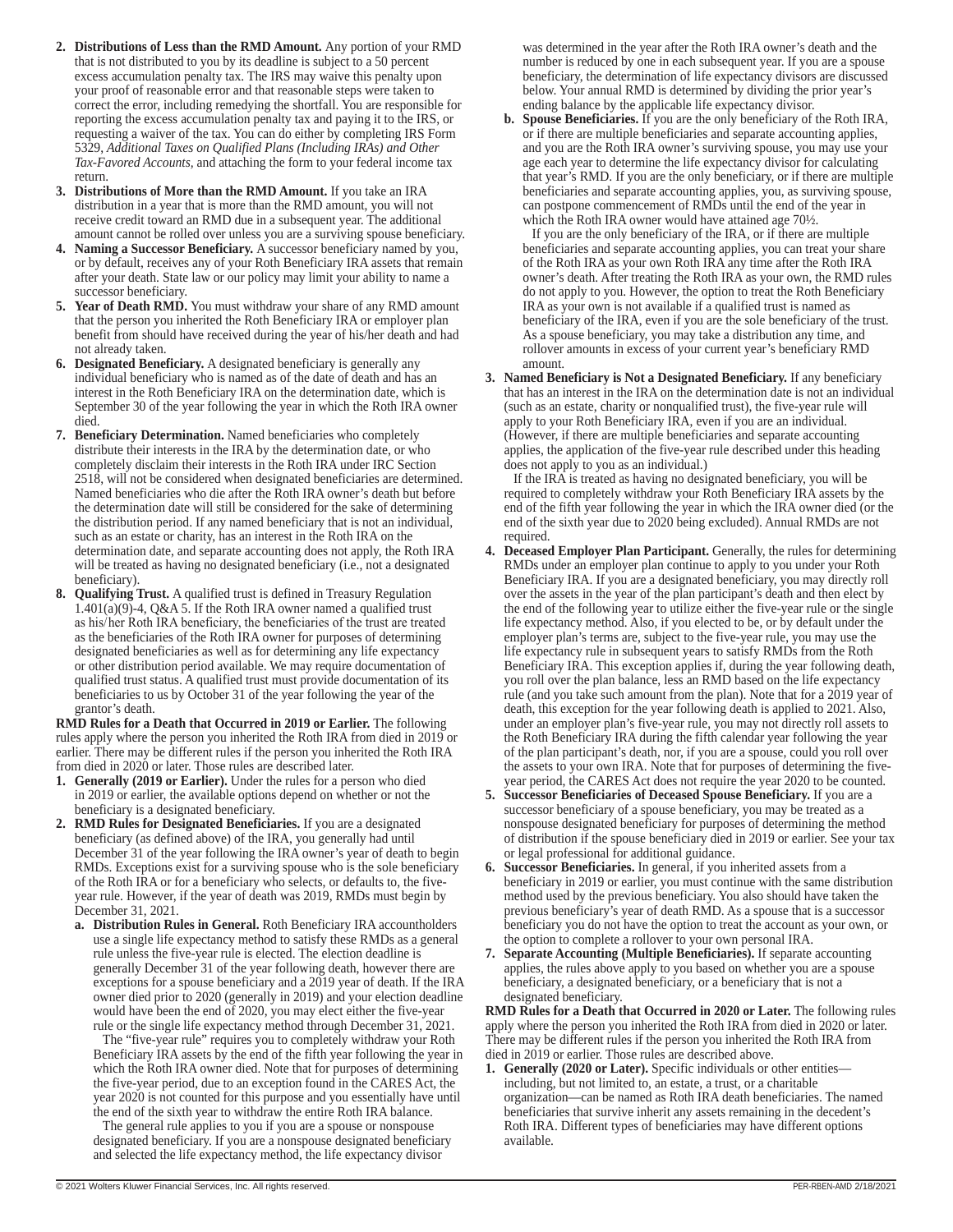- **2. Types of Beneficiaries.** Under the rules for a person who died in 2020 or later, the different types of beneficiaries are designated beneficiaries, eligible designated beneficiaries and those that are not designated beneficiaries. Generally, each of these types of beneficiaries can have successor beneficiaries. Designated beneficiaries and eligible designated beneficiaries will each have separate rules. In some cases, different options or elections and distribution periods apply to different beneficiary types.
- **3. Designated Beneficiary.** A designated beneficiary is any individual named by the Roth IRA owner as a beneficiary who has an interest in the Roth IRA on the determination date, which is September 30 of the year following the year of the Roth IRA owner's death. Certain qualifying trusts can also be a designated beneficiary. For a qualifying trust to be a designated beneficiary, the qualifying trust beneficiaries must all be designated beneficiaries.

If you are a designated beneficiary who is not an eligible designated beneficiary, you will have to follow the "ten-year rule" and are required to remove all assets from the IRA by December 31 of the tenth year following the year of the Roth IRA owner's death.

- **4. Eligible Designated Beneficiary.** An "eligible designated beneficiary" is a designated beneficiary who is: 1) the IRA owner's surviving spouse; 2) an IRA owner's minor child (through the age of majority); 3) disabled (as defined by law); 4) a chronically ill individual (as defined by law); or 5) an individual who is not more than 10 years younger than the IRA owner. Certain qualifying trusts can also be an eligible designated beneficiary. For a qualifying trust to be an eligible designated beneficiary, the qualifying trust beneficiaries must all be eligible designated beneficiaries.
	- **a. Spouse Beneficiary.** As a spouse beneficiary you may have the option of distributing the Roth IRA assets over a single life expectancy period or within ten years (the ten-year rule). You may alternatively choose to treat the entire interest (all of the account) of the Roth IRA as your own Roth IRA.

Under the single life expectancy, if you are the only designated beneficiary on the determination date, or if there are multiple designated beneficiaries and separate accounting applies, you will use your age each year to determine the life expectancy divisor for calculating that year's RMD. Your annual RMD is determined by dividing the prior year's ending balance by the applicable life expectancy divisor. If you are the only designated beneficiary, or if there are multiple designated beneficiaries and separate accounting applies, you can postpone commencement of your RMDs until the end of the year in which the Roth IRA owner would have attained age 72.

If you choose the ten-year rule, you are required to remove all assets from the Roth IRA by December 31 of the tenth year following the year of the Roth IRA owner's death.

If you are the only designated beneficiary, or if there are multiple designated beneficiaries and separate accounting applies, you can treat the Roth IRA as your own Roth IRA at any time after the Roth IRA owner's death even if you had chosen one of the options above.

As a spouse beneficiary, you can take a distribution of part or all of your share of the Roth IRA and roll it over to a Roth IRA of your own, less that year's RMD if any.

- **b. Eligible Designated Beneficiary Who is the IRA Owner's Minor Child.** If you are an eligible designated beneficiary who is the Roth IRA owner's minor child, you have the option of taking distribution of the Roth IRA assets over a single life expectancy period or within ten years. However, upon reaching the age of majority, you must take out any remaining Roth IRA assets within ten years after such date. The age of majority is an issue determined by state law.
- **c. Eligible Designated Beneficiary (Other than a Surviving Spouse or Minor Child).** If you are an eligible designated beneficiary who is someone other than a spouse beneficiary or the Roth IRA owner's minor child, you have the option of taking distribution of the Roth IRA assets over a single life expectancy period or within ten years.

If you choose the single life expectancy option to calculate your annual RMD, the life expectancy divisor is determined by using your age at the end of the year following the year of the Roth IRA owner's

death to determine the initial single life expectancy divisor and reduce this number by one for each following year's RMD calculation.

If you choose the life expectancy method, your annual RMD is determined by dividing the prior year's ending balance by the applicable life expectancy divisor.

If you choose the ten-year rule, you are required to remove all assets from the Roth IRA by December 31 of the tenth year following the year of the Roth IRA owner's death.

- **5. Not a Designated Beneficiary.** A beneficiary that is not a designated beneficiary is a nonindividual that is an estate, charitable organization, or nonqualified trust. If you are not a designated beneficiary, you are required to remove all assets from the Roth IRA by December 31 of the fifth year following the year of the IRA owner's death (the five-year rule).
- **6. Successor Beneficiaries.** Generally, if the original beneficiary died in 2020 or later, as a successor beneficiary you will have to distribute all the remaining IRA assets within a ten-year period.
- **7. Separate Accounting (Multiple Beneficiaries).** If separate accounting applies, the rules above apply to you based on whether you are a designated beneficiary, an eligible designated beneficiary, or not a designated beneficiary.

#### **Federal Income Tax Status of Distributions.**

- **1. Taxation.** The earnings portion of a beneficiary IRA distribution that is not a qualified distribution will be taxed as income in the year distributed. These distributions are not subject to federal income tax withholding but may be subject to state or local taxes. After your death, beneficiaries should pay careful attention to the rules for the disclaiming any portion of your IRA under IRC Section 2518.
- **2. Tax-Free Earnings.** Earnings, including gains and losses, on your Beneficiary IRA will accumulate tax-deferred and will be free from federal income taxes if taken as part of a qualified distribution.

**Estate and Gift Tax.** The designation of a successor beneficiary to receive Beneficiary IRA distributions upon your death will not be considered a transfer of property for federal gift tax purposes. Upon your death, the value of all assets remaining in your Beneficiary IRA will usually be included in your gross estate for estate tax purposes, regardless of the named beneficiary or manner of distribution. There is no specific estate tax exclusion for assets held within a beneficiary IRA.

**Annual Statements.** Each year we will furnish you and the IRS (to the extent required) with statements showing the transactions and balance in your Beneficiary IRA. You and the IRS will receive IRS Forms 5498, *IRA Contribution Information*, and 1099-R, *Distributions From Pensions, Annuities, Retirement or Profit-Sharing Plans, IRAs, Insurance Contracts, etc*. IRS Form 5498 or an appropriate substitute indicates rollover contributions and the fair market value of the account at year end. IRS Form 1099-R reflects your IRA distributions for the year.

By January 31 of each year, you will receive a report of your fair market value as of the previous calendar year end.

**Disaster Tax Relief.** Subject to applicable law, individuals in certain federally declared disaster areas may be given the opportunity to take qualified disaster distributions without an early distribution penalty (e.g., for a qualified hurricane distribution). When these qualified disaster distributions are allowed, they are subject to any time periods as defined by law and, if multiple distributions are made for the same event, are aggregated with distributions from other IRAs and eligible retirement plans up to prescribed limits (e.g., \$100,000). Typically, the qualified disaster distributions are included in gross income over a three tax year period or all in the year of distribution. In addition, a spouse beneficiary may be allowed three years after the date of receipt to repay all or part of the qualified disaster distribution without being subject to the one rollover per 1-year limitation or the 60-day requirement. However, any RMD may not be rolled over. Also, for additional disaster area information and IRS guidance on associated tax relief, refer to IRS forms, notices and publications, or visit the IRS's web site at www.irs.gov/ DisasterRelief.

#### **IMPORTANT DISCLOSURES**

- **1. I acknowledge receipt of a fee schedule applicable to the maintenance of this account. 2. I acknowledge receipt of the IRA Disclosure Statement included in this packet which explains that certain charges and penalties may apply to my IRA, including penalties for**
- **certain withdrawals before age 591 /2. 3. To help the government fight the funding of terrorism and money laundering activities, federal law requires all financial institutions, including broker-dealers, to obtain, verify**

**and record information that identifies each person who opens an account. When I open an account, I understand that you will ask for my name, address, date of birth and other information that will allow you to identify me. You may also ask to see my drivers license or other identifying documents.**

**4. Cetera Investment Services may retain agents to perform services related to this agreement, including tax reporting services.**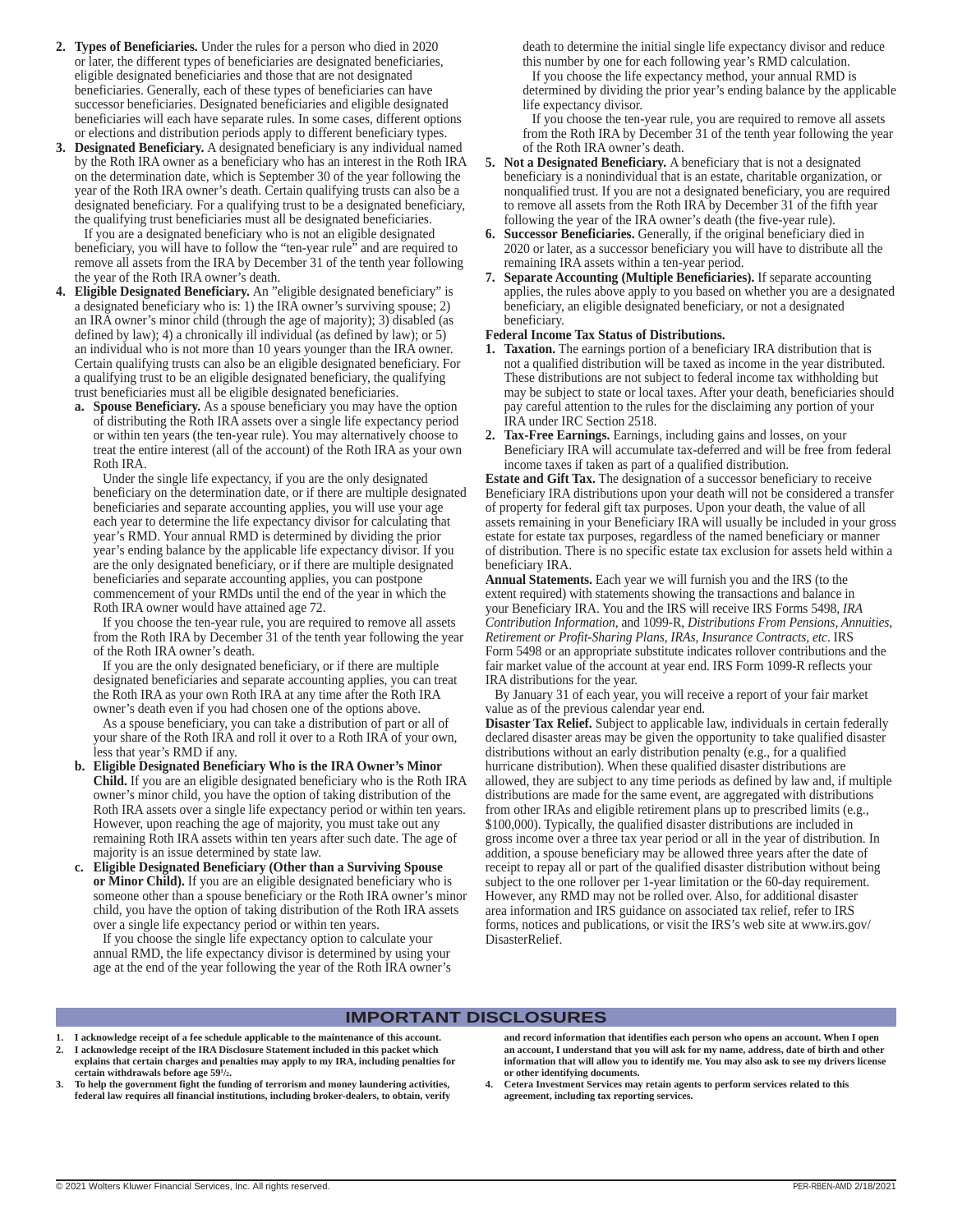

# DEPARTMENT OF THE TREASURY INTERNAL REVENUE SERVICE WASHINGTON, D.C. 20224

**TAX EXEMPT AND GOVERNMENT ENTITIES** DIVISION

**NOV 3 0 2012** 

Marcia S. Wagner, Esq. The Wagner Law Group 99 Summer Street, 13<sup>th</sup> Floor Boston, MA 02110

Re: Cetera Investment Services LLC

Dear Ms. Wagner:

Pursuant to provisions of a Power of Attorney and Declaration of Representative, or other proper authorization currently on file with the Internal Revenue Service. we are forwarding to you a copy of the Notice of Approval that was issued to your client, Cetera Investment Services LLC.

If you have any questions, please contact Darnell C. Hardy (Identification No. 1001492668) at (202) 283-9647.

Sincerely,

Carlton a. Waltons

Carlton A. Watkins, Manager **Employee Plans Technical Group 1** 

**Enclosure** Copy of Notice of Approval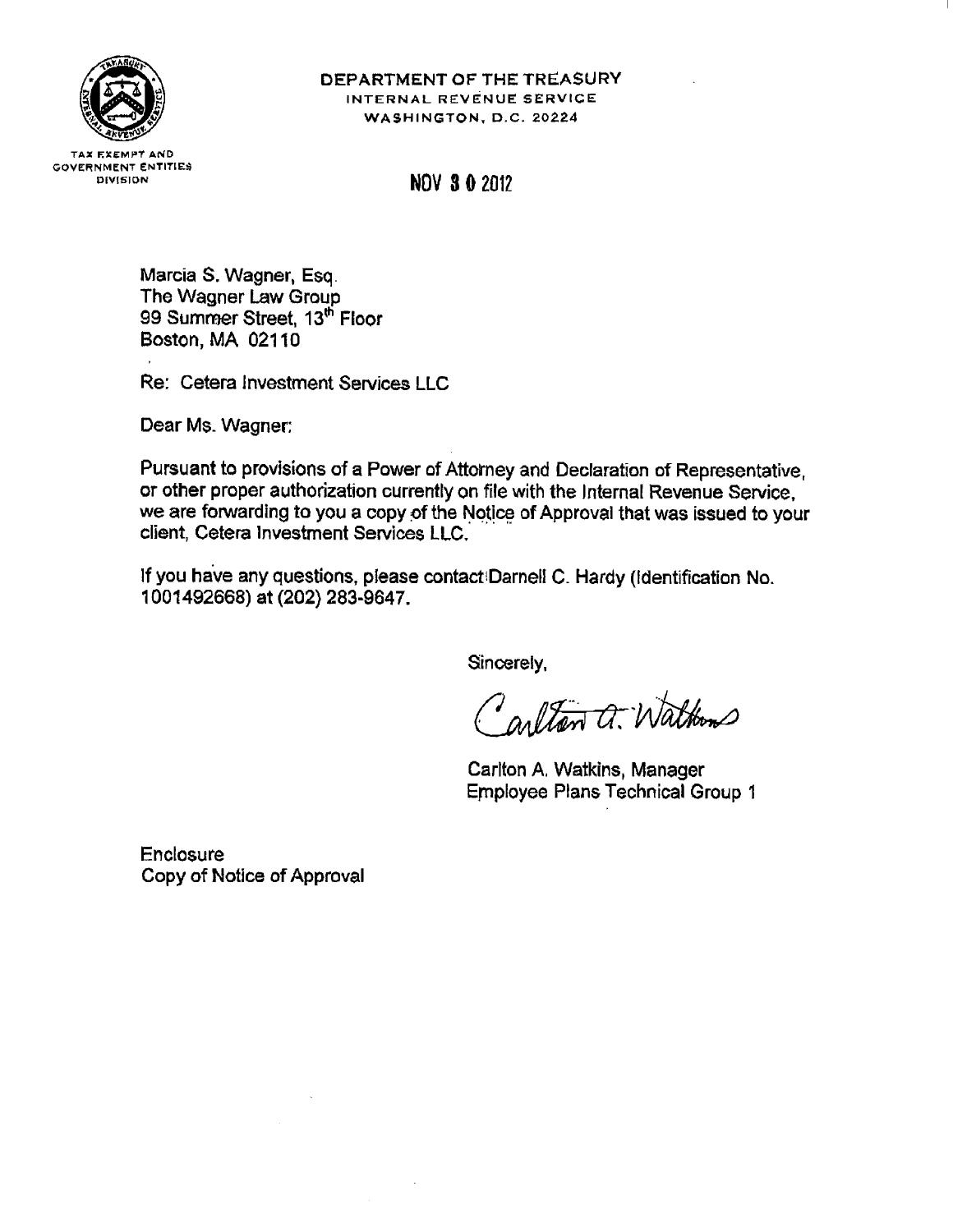

# DEPARTMENT OF THE TREASURY INTERNAL REVENUE SERVICE WASHINGTON, D.C. 20224

# **NOV 30 2012**

Cetera Investments Services LLC 400 First Street South St. Cloud, MN 56301

EIN Number: 41-148334

Ladies and Gentlemen:

In a letter dated October 1, 2012, as supplemented by information provided November 28 and 30, 2012, your authorized representative requested a written notice of approval that Cetera Investment Services LLC (the immediate successor to PrimeVest Financial Services, Inc.) may act as a passive nonbank custodian for plans qualified under section 401 and accounts described in section 403(b)(7), a passive nonbank trustee or nonbank custodian of individual retirement arrangements (IRAs) established under sections 408, 408A, and 530, and a passive nonbank custodian of eligible deferred compensation plans described in section 457(b).

Section 401(f)(1) of the Code provides that a custodial account shall be treated as a qualified trust under this section if such custodial account would, except for the fact it is not a trust, constitute a qualified trust under this section. Section 401(f)(2) provides that the custodian must be a bank (as defined in section 408(n)) or another person who demonstrates to the satisfaction of the Secretary that the manner in which such other person will hold the assets will be consistent with the requirements of section 401 of the Code. Section 401(f) also provides that in the case of a custodial account treated as a qualified trust, the person holding the assets of such account shall be treated as the trustee thereof.

Section 403(b)(7)(A) of the Code requires, in part, that for amounts paid by an employer to a custodial account to be treated as amounts contributed to an annuity contract for his employee, the custodial account must satisfy the requirements of section 401(f)(2). That section also requires, in order for the amounts paid by an employer to be treated as amounts contributed to an annuity contract for his employee, that the amounts are to be invested in regulated investment company stock to be held in the custodial account, and under the custodial account no such amounts may be paid or made available to any distributee before the employee dies, attains age 59 1/2, separates from service, becomes disabled (within the meaning of section  $72(m)(7)$ ), or in the case of contributions made pursuant to a salary reduction agreement (within the meaning of section 3121(a)(1)(D)), encounters financial hardship.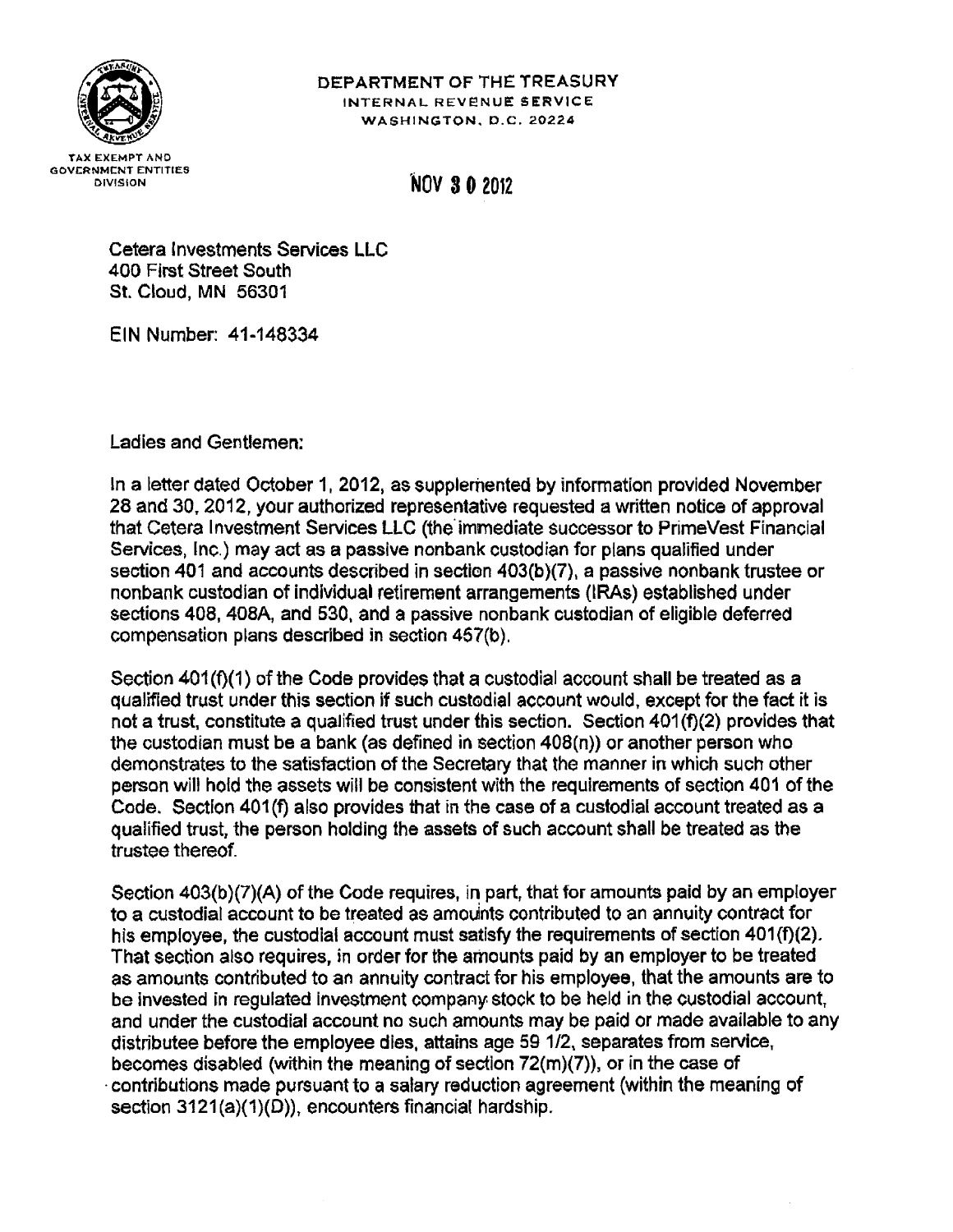Section 408(a)(2) of the Code requires that the trustee of an IRA be a bank (as defined in section 408(n) of the Code) or such other person who demonstrates to the satisfaction of the Secretary that the manner in which such other person will administer the IRA will be consistent with the requirements of section 408.

Section 408(h) of the Code provides that a custodial account shall be treated as a trust under this section if the assets of such account are held by a bank (as defined in subsection (n)) or another person who demonstrates to the satisfaction of the Secretary that the manner in which such other person will administer the account will be consistent with the requirements of this section, and if the custodial account would, except for the fact that it is not a trust, constitute an IRA described in subsection (a). Section 408(h) also provides that, in the case of a custodial account treated as a trust by reason of the preceding sentence, the custodian of such account shall be treated as the trustee thereof.

Section 408A of the Code provides, in general, that a Roth IRA shall be treated in the same manner as an individual retirement plan. Section 7701(a)(37)(A) defines an individual retirement plan as an individual retirement account described in section 408.

Section 530(b)(1)(B) of the Code (dealing with Coverdell education savings accounts) requires that the trustee of such an account be a bank (as defined in section  $408(n)$ ) or another person who demonstrates to the satisfaction of the Secretary that the manner in which that person will administer the trust will be consistent with the requirements of this section or who has so demonstrated with respect to any individual retirement plan.

Section 530(g) of the Code (dealing with Coverdell education savings accounts) provides that a custodial account shall be treated as a trust if the assets of such account are held by a bank (as defined in section 408(n)) or another person who demonstrates, to the satisfaction of the Secretary, that the manner in which he will administer the account will be consistent with the requirements of this section, and if the custodial account would, except for the fact that it is not a trust, constitute an account described in subsection (b)(1). For purposes of title 29, the Code, in the case of a custodial account treated as a trust by reason of the preceding sentence, the custodian of such account shall be treated as the trustee thereof.

Section VII of Notice 98-8, 1998-4 I.R.B. 6 (guidance relating to the requirements applicable to eligible deferred compensation plans described in section 457(b) of the Code), provides, in pertinent part, that for purposes of the trust requirements of section  $457(g)(1)$ , a custodial account will be treated as a trust if the custodian is a bank, as described in section 408(n), or a person who meets the nonbank trustee requirements of section VIII of this notice, and the account meets the requirements of section VI of this notice, other than the requirement that it be a trust. Section VIII provides that the custodian of a custodial account may be a person other than a bank only if the person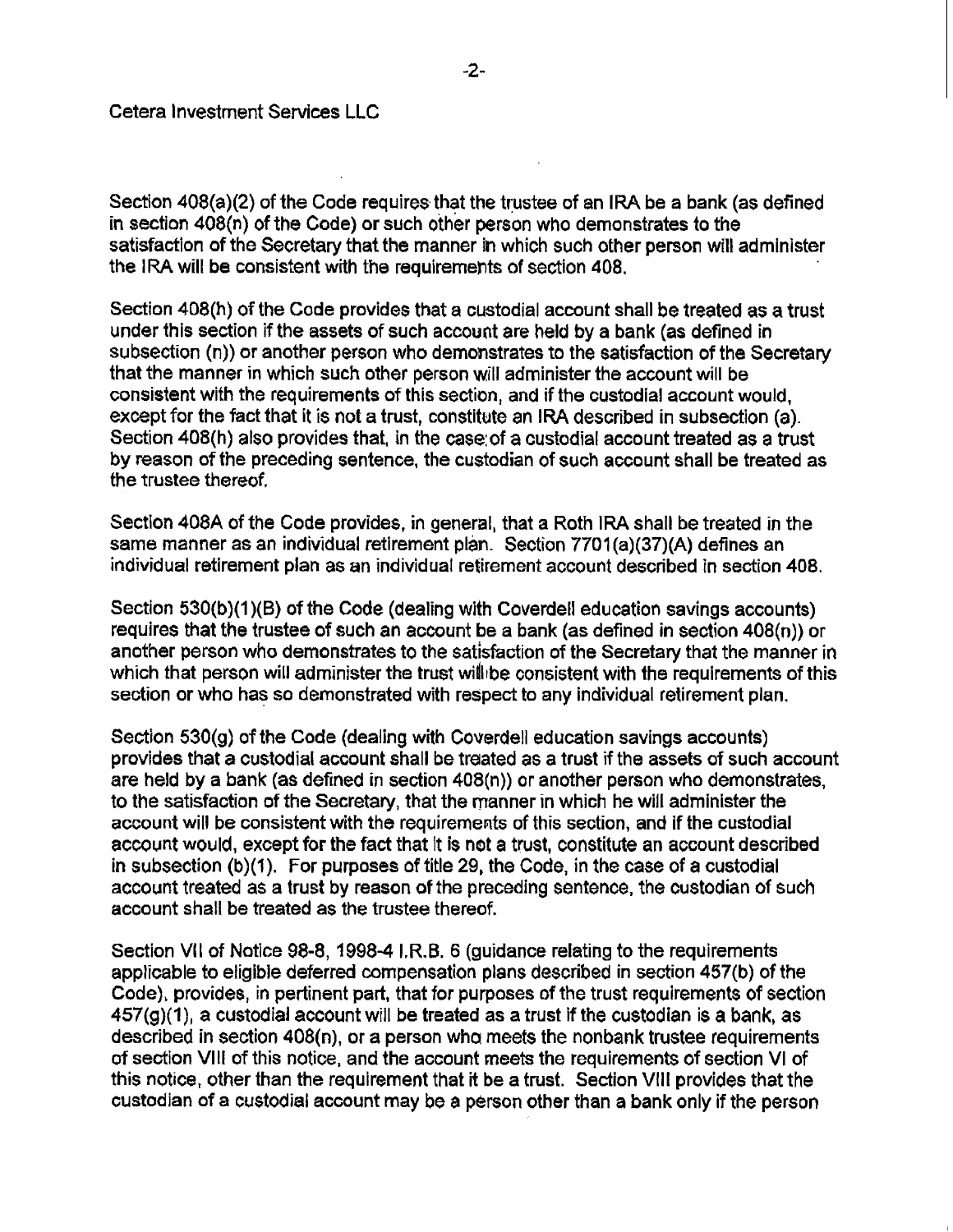demonstrates to the satisfaction of the Commissioner that the manner in which the person will administer the custodial account will be consistent with the requirements of section 457(g)(1) and (g)(3) of the Code. To do so, the person must demonstrate that the requirements of paragraphs (2)-(6) of section 1.408-2(e) of the regulations relating to nonbank trustees will be met.

Section 1.408-2(e) of the regulations contain the requirements that such other person must comply with in order to act as trustee or custodian, for purposes of sections 220. 401(f), 403(b)(7), 408(a)(2), 408(h), 408A, 457(b) and 530 of the Code. One of the requirements of section 1.408-2(e) states that such person must file a written application with the Commissioner of the Internal Revenue Service demonstrating, as set forth in that section, its ability to act as a trustee or custodian.

Based on all the information submitted to this office and all the representations made in the application, we have concluded that Cetera Investment Services LLC meets the requirements of section 1.408-2(e) of the regulations and, therefore, is approved to act as a passive nonbank custodian for plans qualified under section 401 and accounts described in section 403(b)(7), a passive nonbank trustee or nonbank custodian of individual retirement arrangements (IRAs) established under sections 408, 408A, and 530, and a passive nonbank custodian of eligible deferred compensation plans described in section 457(b).

This letter authorizes Cetera Investment Services LLC to act as a passive nonbank trustee or custodian. When Cetera Investment Services LLC acts as a passive nonbank trustee or custodian (within the meaning of section 1.408-2(e)(6)(i)(A) of the regulations), it is authorized only to acquire and hold particular investments specified by the trust instrument or custodial agreement. It may not act as a passive trustee or custodian if under the written trust instrument or custodial agreement it has discretion to direct investments of the trust (or custodial) funds.

This letter while authorizing Cetera Investment Services LLC to act as a trustee or custodian does not authorize it to pool accounts in a common investment fund (other than a mutual fund) within the meaning of section 1.408-2(e)(5)(viii)(C) of the regulations. Cetera Investment Services LLC may not act as a trustee or custodian unless it undertakes to act only under trust instruments or custodial agreements that contain a provision to the effect that the grantor is to substitute another trustee or custodian upon notification by the Commissioner that such substitution is required because Cetera Investment Services LLC has failed to comply with the requirements of section 1.408-2(e) of the regulations or is not keeping such records, or making such returns or rendering such statements as are required by forms or regulations. For example, one such form is Form 990-T for IRAs that have \$1000 or more of unrelated business taxable income that is subject to tax by section 511(b)(1) of the Code.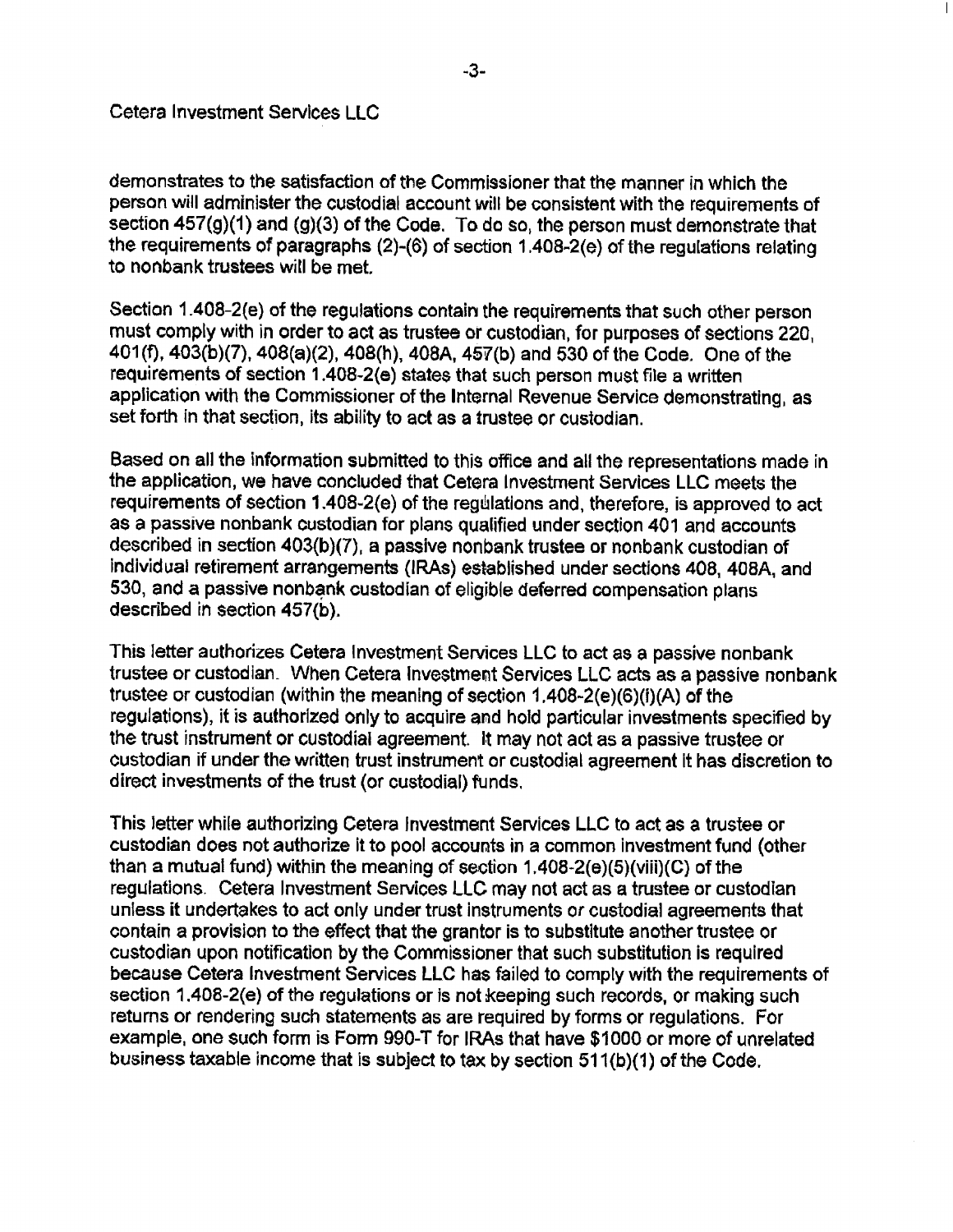Cetera Investment Services LLC is required to notify the Internal Revenue Service Commissioner, TE/GE, Attn: T:EP:RA, P.O. Box 27063, McPherson Station, Washington, D.C. 20038, in writing, of any change which affects the continuing accuracy of any representations made in its application. Further, the continued approval of Cetera Investment Services LLC to act as a passive nonbank custodian for plans qualified under section 401 and accounts described in section 403(b)(7), a passive nonbank trustee or nonbank custodian of individual retirement arrangements (IRAs) established under sections 408, 408A, and 530, and a passive nonbank custodian of eligible deferred compensation plans described in section 457(b) is contingent upon the continued satisfaction of the criteria set forth in section 1.408-2(e) of the regulations.

This Notice of Approval is not transferable to any other entity. An entity that is a member of a controlled group of corporations, within the meaning of section 1563(a) of the Code, may not rely on an approval letter issued to another member of the same controlled group. Furthermore, any entity that goes through an acquisition, merger, consolidation or other type of reorganization may not necessarily be able to rely on the approval letter issued to such entity prior to the acquisition, merger, consolidation or other type of reorganization. Such entity may have to apply for a new notice of approval in accordance with section 1.408-2(e) of the regulations.

This Notice of Approval constitutes a notice that Cetera Investment Services LLC may act as a passive nonbank trustee or custodian for plans qualified under section 401 and accounts described in section 403(b)(7), a passive nonbank trustee or nonbank custodian of individual retirement arrangements (IRAs) established under sections 408, 408A, and 530, and a passive nonbank trustee or custodian of eligible deferred compensation plans described in section 457(b) and does not bear upon its capacity to act as a trustee or custodian under any other applicable law. This is not an endorsement of any investment. The Internal Revenue Service does not review or approve investments or recommend retirement plans.

This Notice of Approval is effective as of the date of this letter and will remain in effect until withdrawn by Cetera Investment Services LLC or revoked by the Service. This notice of approval does not authorize Cetera Investment Services LLC to accept any fiduciary account before this notice becomes effective.

In accordance with the power of attorney on file in this office, a copy of this letter is being sent to your authorized representatives.